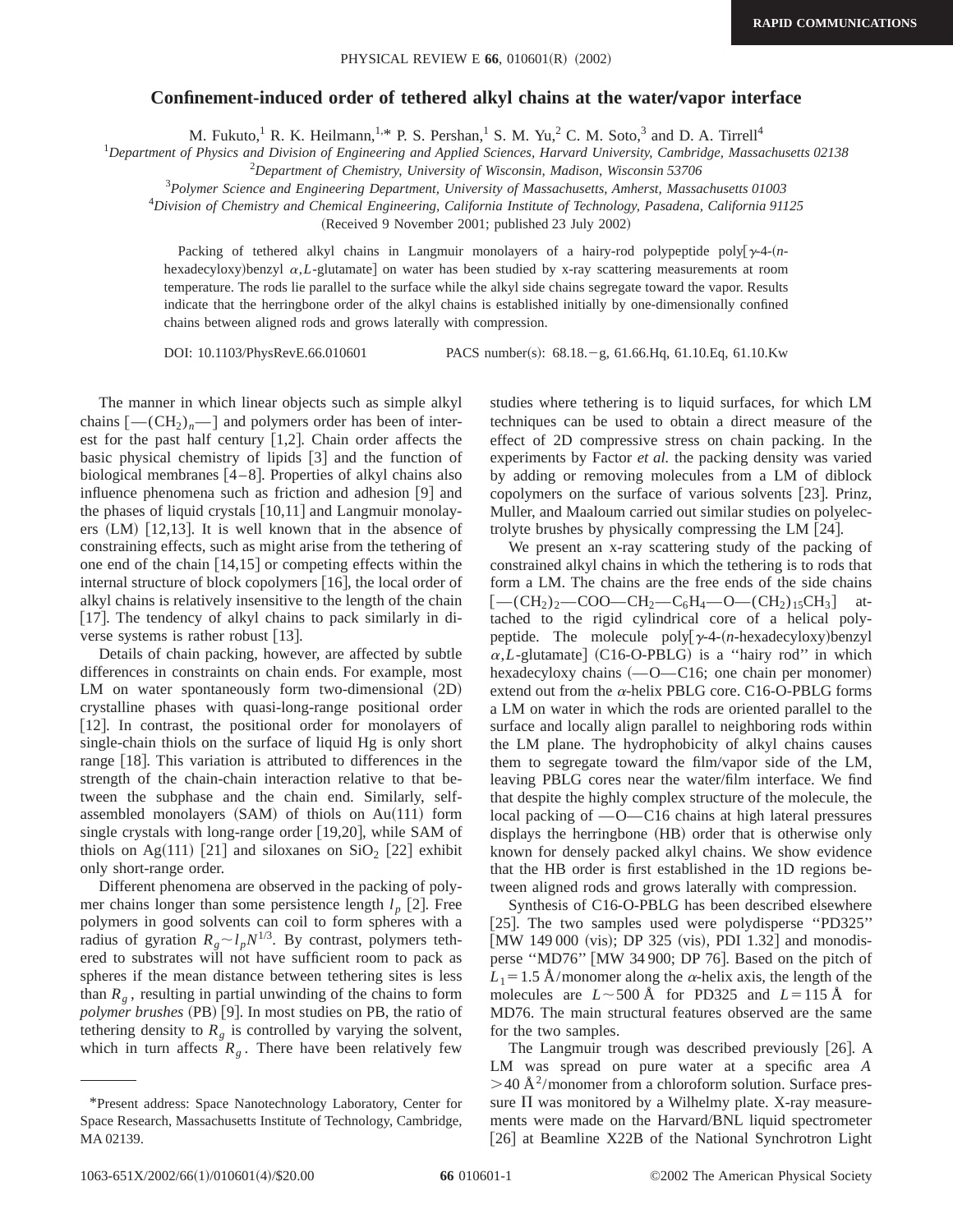Source ( $\lambda = 1.55$  Å). For x rays striking the film at angle  $\alpha$ to the surface and scattered at angles  $\beta$  to the surface and  $2\theta$ to the plane of incidence, the wave-vector transfer **q** has the surface-normal component  $q_z = (2\pi/\lambda)[\sin(\alpha) + \sin(\beta)]$  and the in-plane component  $q_{xy} = (2 \pi/\lambda) [\cos^2(\alpha) + \cos^2(\beta)]$  $-2\cos(\alpha)\cos(\beta)\cos(2\theta)]^{1/2}$ . Angular acceptance of the NaI scintillation detector was controlled by two sets of crossed slits, one closer to the sample cell and the other immediately before the detector. For reflectivity  $(XR)$ , the fraction  $R$  of the incident intensity detected at  $\beta = \alpha$  and  $2\theta = 0$  (or  $q_{xy}$ ) =0) is measured as a function of  $q_z = (4\pi/\lambda)\sin(\alpha)$ . The data reported here is the difference between the signal at  $2\theta$  = 0 and the background measured at 2 $\theta$  offsets of  $\pm$ 0.25°. For  $q_z/q_c \ge 4-5$ , where  $q_c = (4\pi/\lambda)\sin(\alpha_c)$  (=0.0218 Å<sup>-1</sup> or  $\alpha_c$ =0.154° for water) is the critical wave vector for total reflection, XR is described by the formula  $[27]$ 

$$
R(q_z)/R_F(q_z) = |\rho_{\infty}^{-1} \int dz [d\langle \rho(z) \rangle / dz] \exp(i q_z z)|^2,
$$

where  $R_F$  represents the Fresnel reflectivity of an ideally flat and sharp interface between the subphase ( $\rho = \rho_{\infty}$ ) and the vapor ( $\rho=0$ ). The average electron density profile  $\langle \rho(z) \rangle$ along the surface normal can be extracted by constructing a model and fitting the calculated  $R/R_F$  to the data. For grazing incidence diffraction (GID), the incident angle was fixed at  $\alpha=0.12^{\circ}$  ( $\langle \alpha_{c} \rangle$ ) and intensities scattered away from the incidence plane were measured as a function of  $q_{xy}$  with a typical in-plane FWHM (full width at half maximum) resolution of  $\dot{\delta}q_{xy}$  ~ 0.026 Å<sup>-1</sup> and an out-of-plane detector acceptance of  $\Delta q_z = 0.11 \text{ Å}^{-1}$ .

Measured  $\Pi$ -*A* isotherms and XR results are summarized in Fig. 1. A typical GID scan at low  $q_{xy}$  is shown in Fig. 2(a), and the extracted interhelix  $d$  spacing between aligned  $\alpha$  helices are plotted in Fig. 2(b). The ratio  $A/L_1$  [solid lines in Fig.  $2(b)$  represents the *d* spacing expected of close-packed horizontally oriented rods. For comparison, Figs. 1 and  $2(b)$ include the results for the LM of  $\alpha$ -helical PBLG [28], which lacks the  $-O-C16$  group and collapses at  $\Pi_1$  $\sim$ 9 dyn/cm. The profiles  $\langle \rho(z) \rangle$  for the PBLG LM on water [dashed curves in Fig. 1(d)] can be described by a one-box model with Gaussian roughnesses and are consistent with a single surface layer whose thickness  $l_{\text{PBLG}}$  is comparable to the diameter  $D_{\text{PBLG}} \sim 13 \text{ Å}$  of PBLG. The observed lateral *d* spacing [diamonds in Fig. 2(b)] is also comparable to  $D_{\text{PBLG}}$ and follows the expected  $d = A/L_1$  behavior for  $\Pi < \Pi_1$ . From this we conclude that the PBLG rods are oriented along the surface and align parallel to their neighbors with an area  $A_{\text{PBLG}}=L_1D_{\text{PBLG}}=19.5 \text{ Å}^2/\text{monomer.}$ 

Similarly, the rods in the C16-O-PBLG LM lie horizontally and align locally. The effect of the  $-O-C16$  side chains is to induce a nonuniform profile  $\langle \rho(z) \rangle$  across the water/C16-O-PBLG/vapor interface that requires a two-box model [solid lines in Fig.  $1(d)$ ]. According to analyses to be described elsewhere [29], the profile parameters  $\phi_{\text{core}}$ ,  $\phi_{chain}$ ,  $l_{core}$ , and  $l_{chain}$ , defined by the extremum points in  $\langle \rho(z) \rangle$  and  $d\langle \rho(z) \rangle/dz$ , are consistent with segregation of the LM into a lower sublayer dominated by the PBLG core and an upper sublayer occupied by  $-0$ -C16 chains [Fig.



FIG. 1. (a)  $\Pi$ -*A* isotherms for C16-O-PBLG and PBLG films at 22 °C. (b) Data (symbols) and fits  $(\_\_\)$  for normalized reflectivity  $R/R_F$  from C16-O-PBLG monolayers (PD325, 22.5 °C) at points *A*,  $B, C$ , and  $D$  in (a). (c) An illustration (end-on view) of a hairy rod on water. (d) Best-fit average electron density profiles  $\langle \rho(z) \rangle / \rho_{\infty}$  for C16-O-PBLG  $(\underline{\hspace{1cm}})$  and PBLG  $(- - )$  monolayers at *A*-*F* in (a). Parameters  $l_{\text{core}}$ ,  $l_{\text{chain}}$ ,  $\phi_{\text{core}}$ , and  $\phi_{\text{chain}}$  are illustrated ( $\bullet$ ). Curves in (b) and (d) are shifted for clarity.

1(c)]. For example,  $l_{\text{core}}$  is comparable to  $l_{\text{PBLG}}$ , and  $\phi_{\text{chain}}$  is bracketed by the values for liquid ( $\phi$ ~0.80) and solid ( $\phi$  $= 0.95 - 1.0$ ) phases of alkane chains [26,30]. The two sublayers account for all of the electrons in the C16-O-PBLG molecule; the number of electrons per unit area  $\rho_s$  $=$  (255 electrons/monomer)/*A* expected for C16-O-PBLG and the experimental value  $\rho_{\infty}(\phi_{\text{core}}l_{\text{core}}+\phi_{\text{chain}}l_{\text{chain}})$  agree within  $\sim$ 10% of each other for all  $\Pi$ . These results suggest that the  $-$ O $-$ C16 chains stabilize the LM at high  $\Pi$ .

The observed interhelix *d* spacing for C16-O-PBLG is larger than that for PBLG by  $\Delta d \sim 5$  Å [Fig. 2(b)], which is comparable to typical nearest-neighbor (NN) distances found



FIG. 2. (a) A GID scan at low  $q_{xy}$  ( $\langle q_z \rangle$ =0.05 Å<sup>-1</sup>) from a C16-O-PBLG monolayer and a fit  $(-)$  based on a Lorentzian with constant and linear background terms. (b)  $\Pi$  vs interhelix spacing  $d=2\pi/q_{xy}^{\text{Peak}}$ . Filled symbols are from C16-O-PBLG (PD325, 22.5 °C) and open from PBLG. Each solid curve is obtained by dividing the area *A* in the isotherm by the  $\alpha$ -helix pitch  $L_1$  $=1.5$  Å/monomer.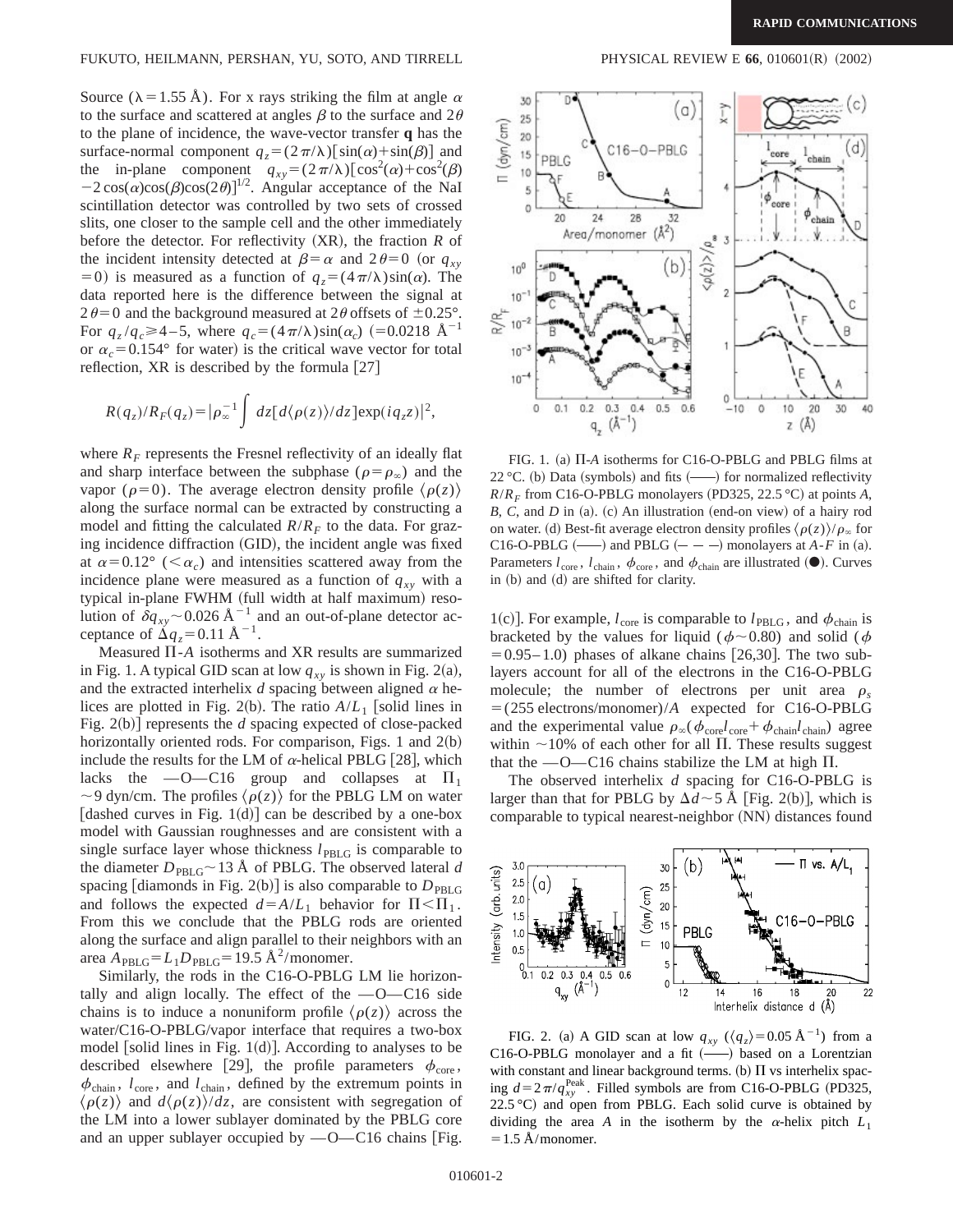

FIG. 3. (a) GID scans at high  $q_{xy}$  ( $\langle q_z \rangle$ =0.05 Å<sup>-1</sup>) from C16-O-PBLG monolayers (MD76, 30.9 °C) at various  $\Pi$ . (b) Scans at various  $\langle q_z \rangle$  above the surface (MD76, 22.5 °C,  $\Pi$  = 13.9 dyn/cm). Curves in  $(a)$  and  $(b)$  are shifted for clarity.  $(c)$  Positions of the  $(11)$ peak in reciprocal space: MD76 at 13.9 dyn/cm  $(O)$  and 24.0 dyn/cm  $(\Box)$  and PD325 at 31.3 dyn/cm  $(\triangle)$ , all at 22.5 °C. The vertical error bars represent the detector acceptance  $\Delta q_z$ = 0.11 Å<sup>-1</sup>. The solid curve is equal to  $q=1.493 \text{ Å}^{-1}$ , where  $q^2$  $=q_{xy}^2+q_z^2$ .

in ordered phases of alkyl chains  $[12,30]$ . Given the hydrophobicity of the side chains this extra spacing most certainly arises from chains that are tethered on the water side of the helix backbone and extend toward the vapor. This is supported by the fact that  $\phi_{\text{core}}$  is slightly lower than the maximum in the PBLG profile [Fig.  $1(d)$ ].

High- $q_{xy}$  GID results summarized in Fig. 3 illustrate chain ordering effects. The positions of peaks  $(11)$  and  $(02)$ observed at high  $\Pi$  ( $\gtrsim$ 5 dyn/cm) are consistent with the HB arrangement of alkyl chains, with an orthorhombic unit cell (two chains/cell) of dimensions  $a_1 \times a_2 = 5.0 \times 7.5$  Å *in the plane perpendicular to chain axes* [12,13,17,31]. The model illustrated in Fig. 4 for the development of the HB order is based on the following observations.

First, the packing order of  $-$ O $-$ C16 chains is a local effect in that the magnitude of the chain tilt relative to the surface normal is not uniform over the surface. Figure  $3(b)$ – 3(c) show that at fixed  $\Pi$ , the (11) peak shifts with  $q_z$  along an arc  $q = [q_{xy}^2 + q_z^2]^{1/2} \sim 1.5 \text{ Å}^{-1}$ , while the (02) is only visible at  $q_z \sim 0$ . This signifies tilts of HB-packed chains toward NN (i.e., toward [10]) with a distribution in tilt angles  $\theta$  that vary from  $\theta = 0^{\circ}$  (untilted) to  $\approx 30^{\circ}$ , even at high  $\Pi$ . In view of the tethering of the  $-$ O $-$ C16 chains the lack of a unique tilt angle is not surprising.

Second, the correlations of the HB order are anisotropic with respect to the alignment of PBLG cores. This can be seen from the fact that the  $(02)$  peak is noticeably narrower than the (11) peak [Fig. 3(a)]. Defining  $\xi_{hk} \equiv 2/[\Delta q_{xy}(hk)]$  $-\delta q_{xy}$  with  $\Delta q_{xy}(hk)$  representing the FWHM of the  $(hk)$ peak, we estimate the lateral correlation length  $\zeta_{01}$  along the [01] axis (i.e., perpendicular to the tilt direction) to be  $\zeta_{01}$  $= \xi_{02} \gtrsim 100$  Å, which is roughly of the same order of magnitude as the lengths *L* of typical C16-O-PBLG rods. At high



FIG. 4. A model for the HB packing of  $-0$ -C16 chains, showing ordered chains only. (a) Top view at high  $\Pi$ . The [01] axis of the HB unit cell is parallel to the  $\alpha$ -helix axes of aligned PBLG cores. (b) Top and side views of zigzag packing at low  $\Pi$  for  $-$ O $-$ C16 chains that are confined between aligned PBLG cores. The chains can be untilted or tilted perpendicular to the core axes.

II, the projection of  $\xi_{11}$  onto the [10] axis (i.e.,  $\zeta_{10}$  $= \xi_{11}a_2/[\hat{a}_1^2 + \hat{a}_2^2]^{1/2} = 0.83\xi_{11}$  reaches  $\zeta_{10, \text{max}} = 11 - 14$  Å for PD 325 ( $\Pi \gtrsim 25$  dyn/cm) and  $\zeta_{10,max} = 17-21$  Å for MD76  $(\Pi \ge 15 \text{ dyn/cm})$ , which are comparable to the observed interhelix *d* spacing, i.e.,  $\zeta_{10,\text{max}}$   $\sim$  *d*. From this we infer that the local [01] axis runs parallel to the aligned PBLG cores, as shown in Fig.  $4(a)$ .

Third, the presence of a weak  $(02)$  peak and the near absence of the (11) peak for  $\Pi \leq 5$  dyn/cm indicate that although  $-$ O $-$ C16 chains are mostly disordered at low  $\Pi$ , a small fraction of them form a locally HB-packed structure. As shown in Fig.  $2(b)$ , the PBLG cores align locally without external pressure, implying strong mutual attraction. It follows that even at  $\Pi=0$ , the chains between aligned cores, which extend out to the vapor from below, are confined onedimensionally under a high local compressive stress. It would thus seem that the chain order appearing at low  $\Pi$  $[i.e., the (02) peak]$  is a consequence of the 1D confinement between aligned PBLG cores. Moreover, the growth of the  $(11)$  peak with increasing  $\Pi$  can be interpreted as enhancement of the HB order along the  $[10]$  axis perpendicular to the cores with decreasing interhelix *d* spacing. On compression the unconfined chains sitting directly above the cores are brought into the HB structure. The conclusion that the HB order is first established along the helix backbone and then grows with increasing  $\Pi$  is the most important message of this study.